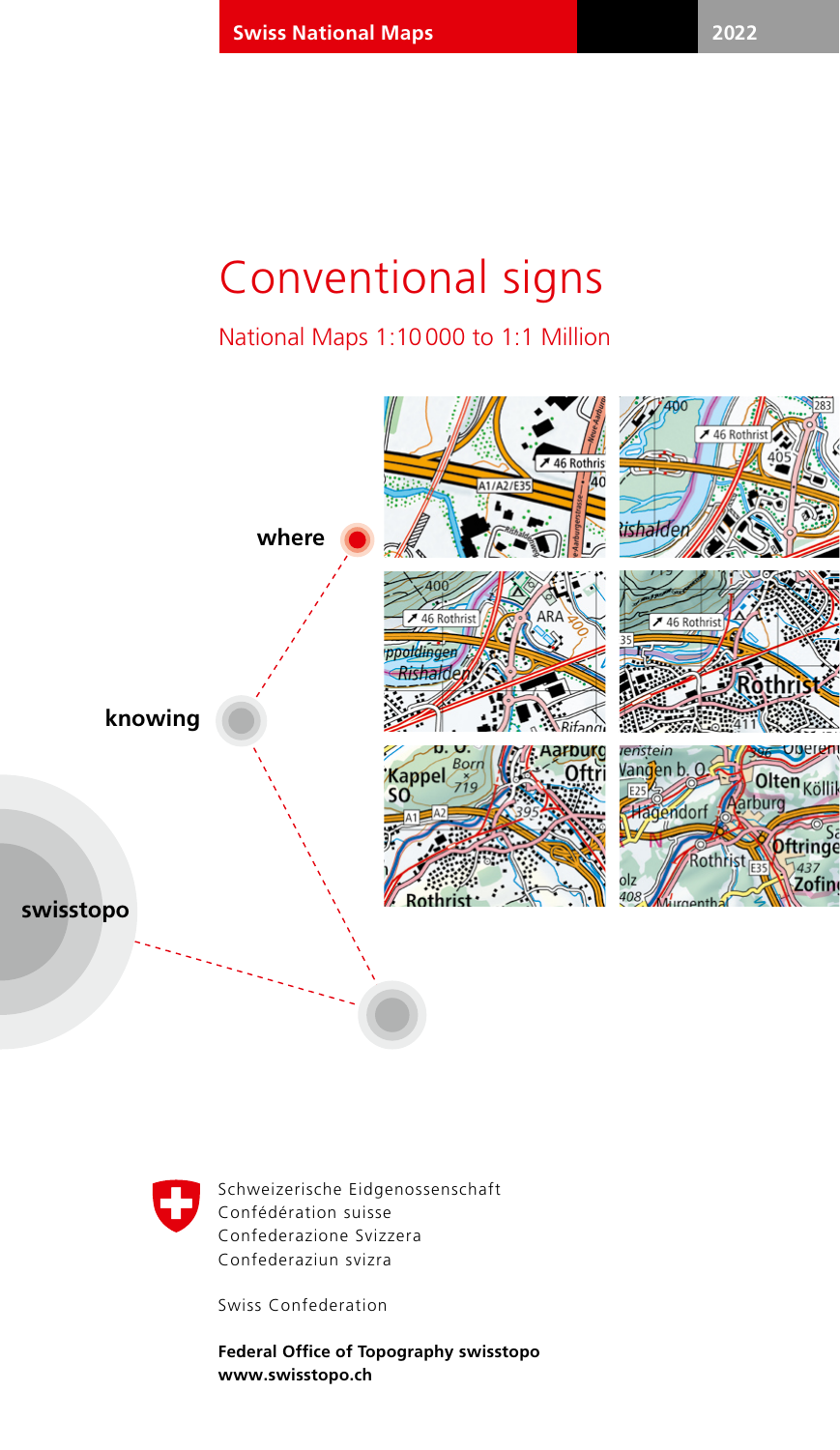### بالأباب National Maps 1:10 000, 1: 25 000 and 1: 50 000

### **Roads, tracks**

| Roads, tracks                                                                    |                                           | Standard gauge railway multiple<br>tracks, under construction                       |                                        |
|----------------------------------------------------------------------------------|-------------------------------------------|-------------------------------------------------------------------------------------|----------------------------------------|
| Motorway, under construction                                                     | A1<br>.                                   | Standard gauge railway single-                                                      |                                        |
| Expressway, under construction $\equiv$ $A52$                                    | ٠<br>٠                                    | track, under construction                                                           |                                        |
| 10 m Road (> 10 m)<br>hard surface, unsurfaced                                   | ,,,,,,,,,,,,,,,,,,,,                      | Narrow gauge railway multiple<br>tracks, under construction<br>Narrow gauge railway |                                        |
| 8 m Road (> 8 m)<br>hard surface, unsurfaced                                     |                                           | single-track/light railway,<br>under construction                                   |                                        |
| $6 m$ Road ( $> 6 m$ )<br>hard surface, unsurfaced                               |                                           | Siding<br>Gallery                                                                   | . <u>. .</u>                           |
| $4 m$ Road ( $> 4 m$ )<br>hard surface, unsurfaced                               |                                           |                                                                                     | <b><i><u>PERSONAL PROPERTY</u></i></b> |
| $3 m$ Road ( $> 3 m$ )<br>hard surface, unsurfaced,<br>not suitable for vehicles |                                           | Tunnel<br>Aerial cableway with pylons                                               |                                        |
| 2 m Track $(> 2 m)$<br>hard surface, unsurfaced,<br>not suitable for vehicles    |                                           | Cable car/chairlift with pylons                                                     |                                        |
| 1 m Track (< 2 m), footbridge                                                    |                                           | Goods lift/out-of-service<br>cableway with pylons                                   |                                        |
| Signposted route                                                                 |                                           | Ski lift                                                                            |                                        |
| Track fragment                                                                   |                                           | Conveyor                                                                            |                                        |
| Via ferrata (NM10)                                                               |                                           | Lift                                                                                | $\overline{a}$                         |
| Barrier, traffic ban                                                             |                                           | Landing stage                                                                       | ⊰                                      |
| Steps                                                                            |                                           |                                                                                     |                                        |
| Trunk road                                                                       | $\frac{1}{24}$                            | Car ferry                                                                           | 30000000000                            |
| Main connecting road                                                             | 288                                       | Passenger cable ferry,                                                              | $\overline{\delta}$                    |
| Slip road,<br>motorway interchange                                               | 72 Zug Y 14 La Veyre                      | passenger ferry                                                                     | ۰٥<br>w                                |
| Service station                                                                  |                                           | <b>Buildings and constructions</b>                                                  |                                        |
|                                                                                  | $\overline{\mathsf{X}}$ Thurau            | Building                                                                            | ۵                                      |
| Gallery/covered bridge                                                           | ---------<br>,,,,,,,,,,,,,<br>----------- | High-rise building > 25 m                                                           | စို့ ၀<br>$\blacksquare$               |
|                                                                                  |                                           | Open building/greenhouse/<br>flying roof                                            | $\overline{v}$                         |
| Tunnel                                                                           |                                           | Remote inn                                                                          |                                        |
|                                                                                  |                                           | Cooling tower                                                                       |                                        |
| <b>Public transport</b>                                                          |                                           | Church tower/sacred tower                                                           | $\odot$                                |
| Railway station                                                                  | <u> www.com – </u>                        | Chapel                                                                              | $\odot$                                |
| Stop, on road                                                                    |                                           | Tower                                                                               | $\circ$                                |
| Underground railway station                                                      | 000------                                 | Observation tower                                                                   | ⊚                                      |
| Car-loading train station                                                        |                                           | Observation tower with antenna                                                      | $\frac{1}{6}$                          |

National Maps 1:10 000, 1: 25 000 and 1: 50 000 2

 $\mathbb{R}^2$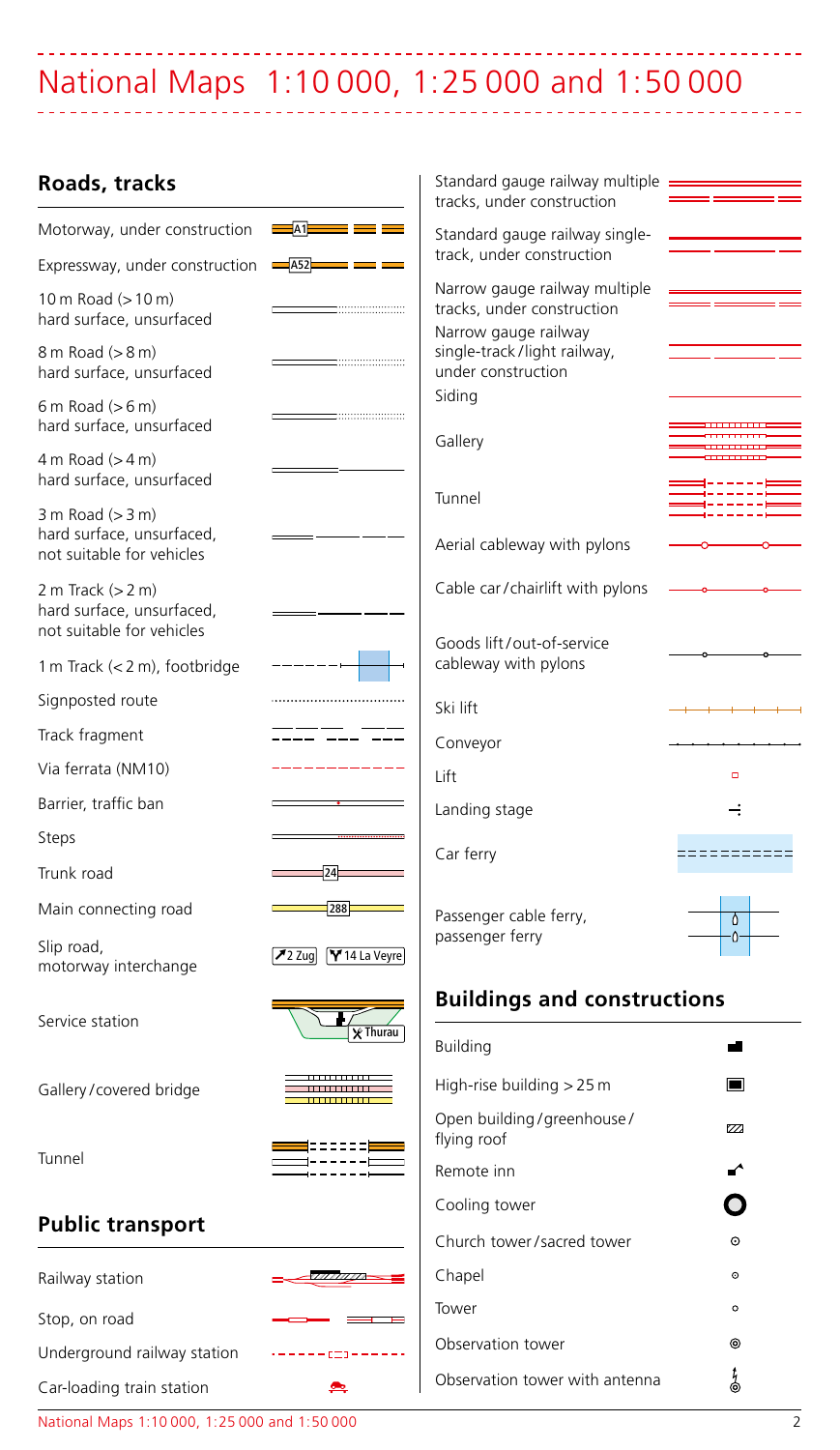| Large antenna                                               | ţ                                  | Cemetery                                      |
|-------------------------------------------------------------|------------------------------------|-----------------------------------------------|
| Small antenna                                               | ţ                                  | Leisure facility/park                         |
| Tall chimney                                                | 0                                  |                                               |
| Triangulation pyramid                                       | Δ                                  | Car park/traffic zone                         |
| Shrine/cross                                                | $\ddagger$                         | Hospital / clinic                             |
| Monument                                                    | Y                                  | Orchard                                       |
| Wind turbine                                                | 人                                  |                                               |
| Wall, ruin                                                  |                                    | Plant nursery                                 |
| Dry wall                                                    | mp.                                | Vineyard                                      |
| Avalanche barricade                                         |                                    | Electrical substation                         |
| Sports ground                                               |                                    | Solar power station                           |
| Running track                                               |                                    |                                               |
| Ski jump                                                    |                                    | Waste disposal site                           |
| Racecourse (horses)                                         | gaanaanaang,<br>أكسيسيسيسية        | <b>Boundaries</b>                             |
| Toboggan run                                                |                                    | National border of Switzerlan<br>with markers |
| Rifle range                                                 |                                    | National border other countri                 |
| High-voltage power line                                     |                                    | National border disputed                      |
| Airfield, hard-surface runway                               |                                    | Cantonal boundary                             |
| Airfield, grass strip                                       |                                    | District boundary                             |
| Pond, swimming pool                                         | $\Box$                             | Municipal boundary                            |
| Fountain                                                    | ó                                  | National park boundary                        |
| Water supply facility (reservoir,<br>tank, pumping station) | G                                  | Water                                         |
| Water tower                                                 | $\ddot{\circ}$                     |                                               |
| Dam                                                         |                                    | Spring, waterfall                             |
| Dam wall                                                    |                                    | Watercourses (stream, river)                  |
| Sites                                                       |                                    | Landing stage                                 |
| Airport                                                     | $\overline{\mathbf{X}}$ ZÜRICH     | Lake, lake level,<br>maximum depth            |
| Regional aerodrome                                          | $ \boldsymbol{\times}$ Lugano-Agno | Lake with varying water level                 |
| Airfield                                                    | X Gruyères                         | Wetland                                       |
| Heliport                                                    | ⊕                                  | (marsh, reeds, alluvial zone)                 |
| Campsite                                                    | ▵                                  | River weirs                                   |
| Golf course                                                 | J,<br>\$                           | Pressure pipeline,<br>drainage tunnel         |



++++++++

F  $\Gamma$ m. <u> ::::::::::::::</u>

<u>VIIIIIIIIIIIIIII</u> - -







--------

Dry gully

 $\overline{\phantom{a}}$ 

<u>rana a</u>

National Maps 1:10 000, 1: 25 000 and 1: 50 000 3

Allotment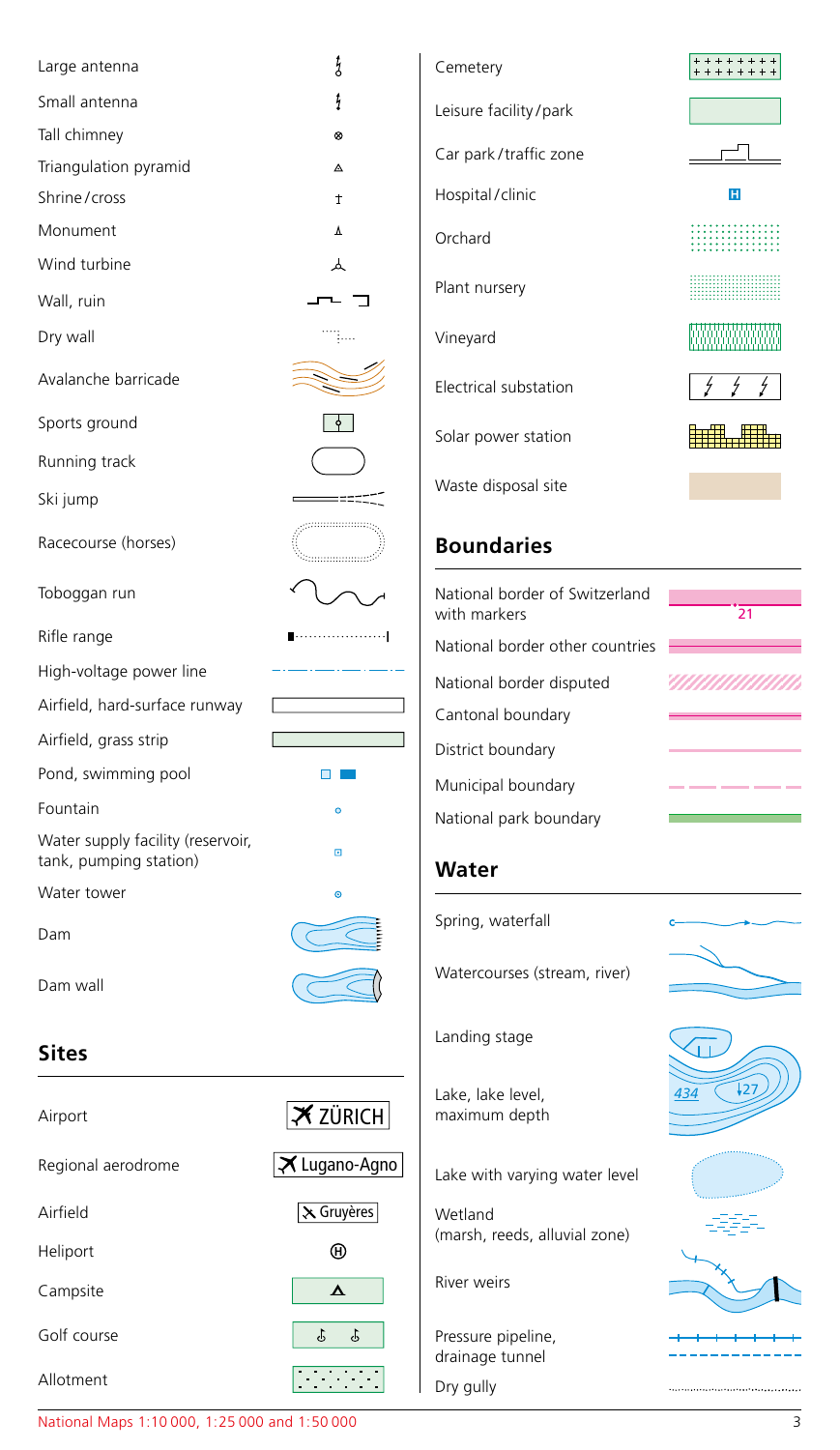### **Land cover**

Contour lines: earth, scree, lake / glacier NM10: 10 m NM25: 10 m (Jura Mtns., Plateau), 20 m (Alps) NM50: 20 m

Index contours: earth, scree, lake / glacier NM10: 100 m NM25: 100 m NM50: 100 m

 $-1800 -1800-$ 

 $-1800-$ 

............... \* (O)

Spot height 1587 713

Escarpment (earth, stone)

Doline, small depression

Gravel pit

Cave / grotto

Quarry

Rock, boulder, debris

Glacier, moraine

Forest

Scattered forest

Scrub

Isolated tree, grove (hedge)

### **Lettering**

Municipality with more than<br>100,000 inhabitants

Municipality with 50 000 to<br>100 000 inhabitants

Municipality Place District / Quarter with 10 000 to

100 000 inhabitants **BASEL**

AMANYA M 建筑的路线 

100 000 inhabitants **LUGANO**

50 000 inhabitants *Bethlehem* **Oerlikon VEVEY**

Municipality Place District / Quarter with 2000 to 10 000 inhabitants *Loreto*

Municipality Place District / Quarter with 1000 to 2000 inhabitants *Chézard*

Municipality Place District / Quarter with 100 to 1000 inhabitants *Hardau*

Municipality Place District / Quarter with 50 to 100 inhabitants

Municipality Place District / Quarter with fewer than 50 inhabitants

Mountains, hills

Passes

Regions, areas

Rivers, lakes, glaciers

## **Wabern Sargans**

**Niederwangen Andermatt**

**Trübbach Allmendingen**

*Casut* Milken Zwischbergen

*Scherzlige* **Hofwil** Kammersrohr

Piz Bernina Wildhorn Mont Tendre Belchenflue Cima Pescia

*Passo del Bernina*

*Col de la Croix Hohtürli Tschingelpass*

*Surselva Kiental*

*Pfywald Allmend Grundwald Chlistalde*

*Le Léman Saane Lac de Joux Greifensee Lago Ritóm Lej dals Chöds*

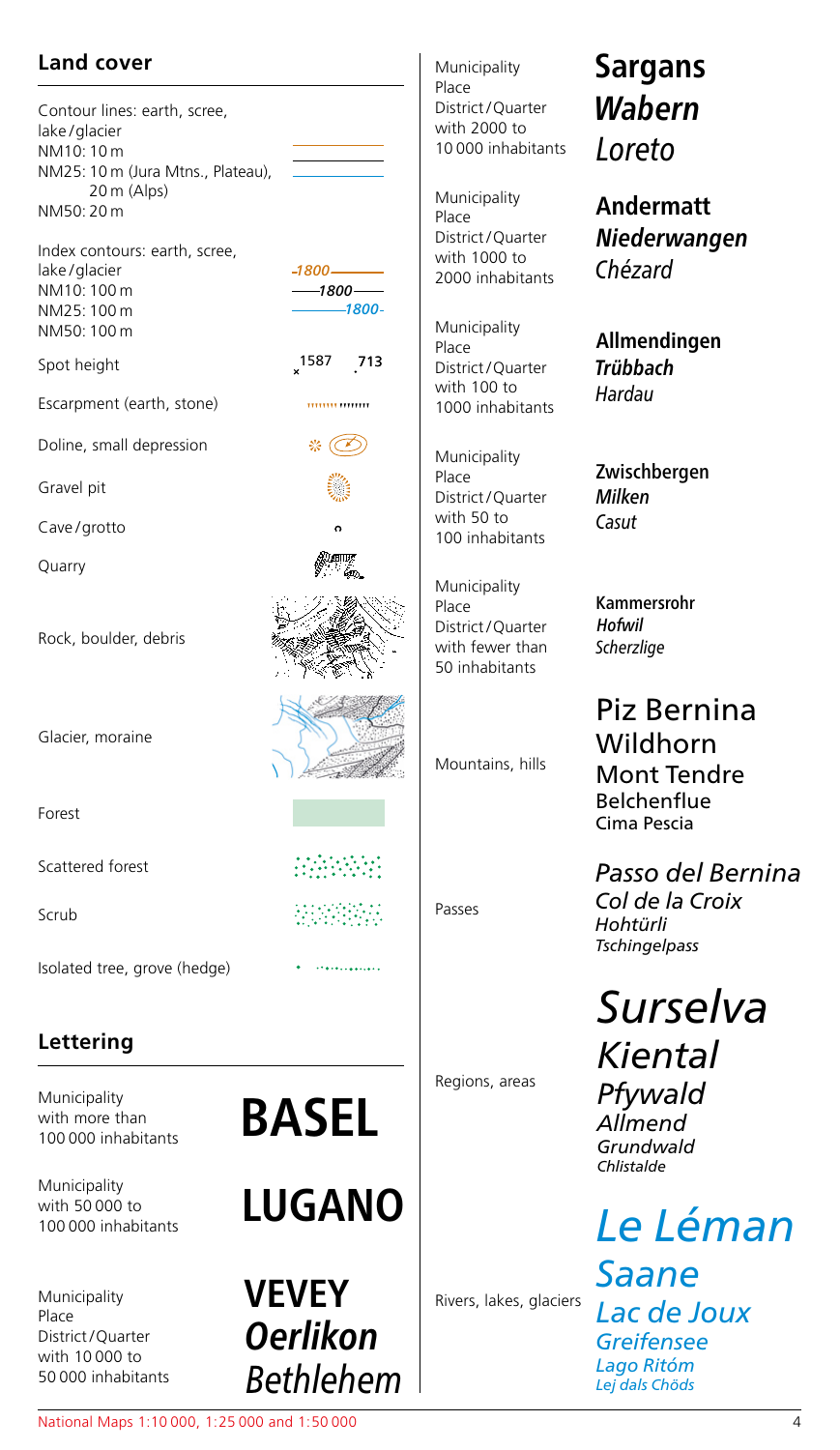# National Map 1:100 000

| Roads, tracks                                                                                                                                                                                                                                                                                |                                                              | Siding                                            |             |
|----------------------------------------------------------------------------------------------------------------------------------------------------------------------------------------------------------------------------------------------------------------------------------------------|--------------------------------------------------------------|---------------------------------------------------|-------------|
| Motorway, under construction                                                                                                                                                                                                                                                                 |                                                              | Gallery                                           | -000000000  |
| Expressway, under construction $\frac{1}{2}$ = $\frac{1}{2}$ = $\frac{1}{2}$ = $\frac{1}{2}$ = $\frac{1}{2}$ = $\frac{1}{2}$ = $\frac{1}{2}$ = $\frac{1}{2}$ = $\frac{1}{2}$ = $\frac{1}{2}$ = $\frac{1}{2}$ = $\frac{1}{2}$ = $\frac{1}{2}$ = $\frac{1}{2}$ = $\frac{1}{2}$ = $\frac{1}{2}$ |                                                              | Tunnel                                            | =====       |
| 10 m Road $(>10 \text{ m})$<br>hard surface, unsurfaced                                                                                                                                                                                                                                      | $\equiv$ ::::::::::::::::                                    | Aerial cableway with pylons                       |             |
| $6 m$ Road ( $> 6 m$ )<br>hard surface, unsurfaced                                                                                                                                                                                                                                           | $\qquad \qquad \overbrace{\qquad \qquad }^{ \qquad \qquad }$ | Cable car/chairlift with pylons                   |             |
| $3 m$ Road $(> 3 m)$<br>hard surface, unsurfaced                                                                                                                                                                                                                                             |                                                              | Goods lift/out-of-service<br>cableway with pylons |             |
| 2 m Track $(> 2 m)$<br>hard surface, unsurfaced,<br>not suitable for vehicles                                                                                                                                                                                                                |                                                              | Landing stage                                     | ÷           |
| 1 m Track $(< 2 m)$ , footbridge                                                                                                                                                                                                                                                             |                                                              | Car ferry                                         | =========== |
| Signposted route                                                                                                                                                                                                                                                                             |                                                              |                                                   |             |
| Track fragment                                                                                                                                                                                                                                                                               |                                                              | <b>Buildings and constructions</b>                |             |
| Trunk road                                                                                                                                                                                                                                                                                   | $\overline{24}$                                              | Building                                          | $\sim$      |
| Main connecting road                                                                                                                                                                                                                                                                         |                                                              | Open building/greenhouse/<br>flying roof          | 77          |
| Slip road,<br>motorway interchange                                                                                                                                                                                                                                                           | 72 Zug   Y 14 La Veyre                                       | Remote inn                                        |             |
| Service station                                                                                                                                                                                                                                                                              | <b>X</b> Thurau                                              | Cooling tower                                     | ۰           |
| Gallery/covered bridge                                                                                                                                                                                                                                                                       | ____________<br>,,,,,,,,,,,,,<br>-------------               | Church tower/sacred tower                         | $_{\odot}$  |
| Tunnel                                                                                                                                                                                                                                                                                       | ≡≡≡≡≡≡                                                       | Chapel                                            | $\circ$     |
|                                                                                                                                                                                                                                                                                              |                                                              | Observation tower                                 | ⊚           |
| <b>Public transport</b>                                                                                                                                                                                                                                                                      |                                                              | Observation tower with antenna                    | j<br>O      |
| Railway station, stop                                                                                                                                                                                                                                                                        |                                                              | Large antenna                                     | ţ           |
| Stop on road                                                                                                                                                                                                                                                                                 |                                                              | Small antenna                                     | ł           |
| Underground railway station                                                                                                                                                                                                                                                                  | $123 - - - -$                                                | Triangulation pyramid                             | $\Lambda$   |
| Car-loading train station                                                                                                                                                                                                                                                                    | ◚                                                            | Wind turbine                                      | 人           |
| Standard gauge railway,<br>under construction                                                                                                                                                                                                                                                |                                                              | Wall                                              |             |
| Narrow gauge railway,<br>under construction                                                                                                                                                                                                                                                  |                                                              | Ruin                                              | Ц           |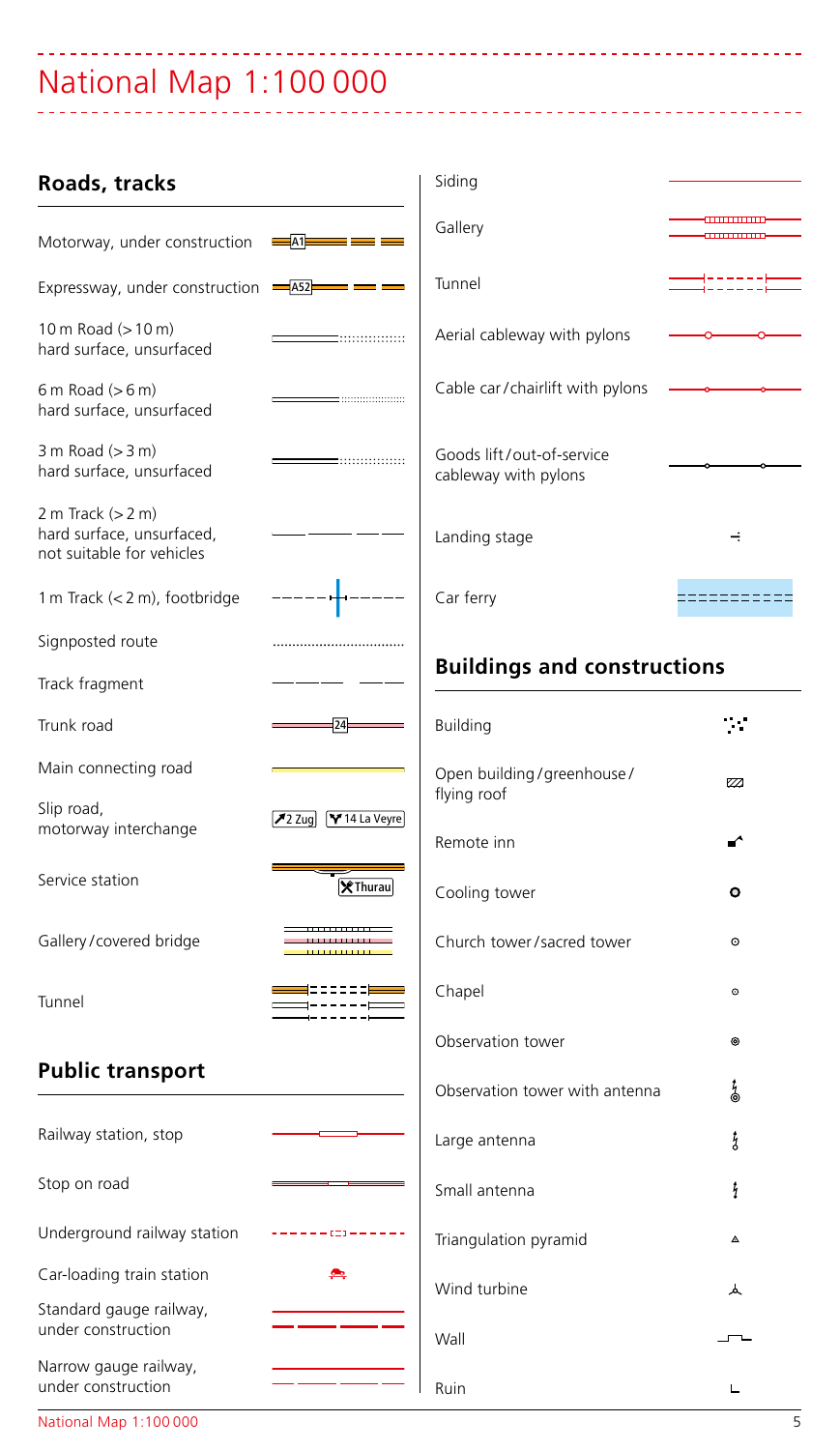| Monastery                                                   | t                              | Water                                               |                                 |
|-------------------------------------------------------------|--------------------------------|-----------------------------------------------------|---------------------------------|
| Castle                                                      |                                | Waterfall                                           |                                 |
| Stadium                                                     | $\circ$                        | Watercourses (stream, river)                        |                                 |
| High-voltage power line                                     |                                |                                                     |                                 |
| Airfield, hard-surface runway                               |                                | Landing stage                                       |                                 |
| Airfield, grass strip                                       |                                | Lake, lake level,<br>maximum depth                  | $\sqrt{135}$<br>334             |
| Pond, swimming pool                                         | n F                            |                                                     |                                 |
| Dam, dam wall                                               |                                | Lake with varying water level                       |                                 |
| <b>Sites</b>                                                |                                | Wetland<br>(marsh, reeds, alluvial zone)            |                                 |
| Airport                                                     | $\overline{\mathbf{X}}$ ZÜRICH | <b>River weirs</b>                                  |                                 |
|                                                             |                                | Pressure pipeline                                   |                                 |
| Regional aerodrome                                          | X Lugano-Agno                  | Land cover                                          |                                 |
| Airfield                                                    | X Gruyères                     |                                                     |                                 |
| Campsite                                                    | $\blacktriangle$               | Contour lines 50 m:<br>earth, scree, lake/glacier   |                                 |
| Golf course                                                 | J,<br>$\mathbb{S}$             | Index contours 200 m:<br>earth, scree, lake/glacier | $-1800-$<br>-1800 —<br>$-1800-$ |
| Cemetery                                                    | ******<br>******               | Spot height                                         | $x^{1587}$<br>713               |
| Traffic zone                                                | $\Box$                         |                                                     |                                 |
| Hospital / clinic                                           | H                              | Escarpment (earth, stone)                           | 11111111111                     |
| Electrical substation                                       | ź<br>ź                         | Small depression                                    |                                 |
|                                                             |                                | Gravel pit                                          |                                 |
| Solar power station                                         | $\mathbf{H}$                   |                                                     |                                 |
| <b>Boundaries</b>                                           |                                | Quarry                                              |                                 |
| National border of Switzerland                              |                                | Forest                                              |                                 |
| National border other countries<br>National border disputed | <u>UMMUMUMI</u>                | Rock, debris                                        |                                 |
|                                                             |                                |                                                     |                                 |
| Cantonal boundary                                           |                                | Glacier                                             |                                 |
| National park boundary                                      |                                |                                                     |                                 |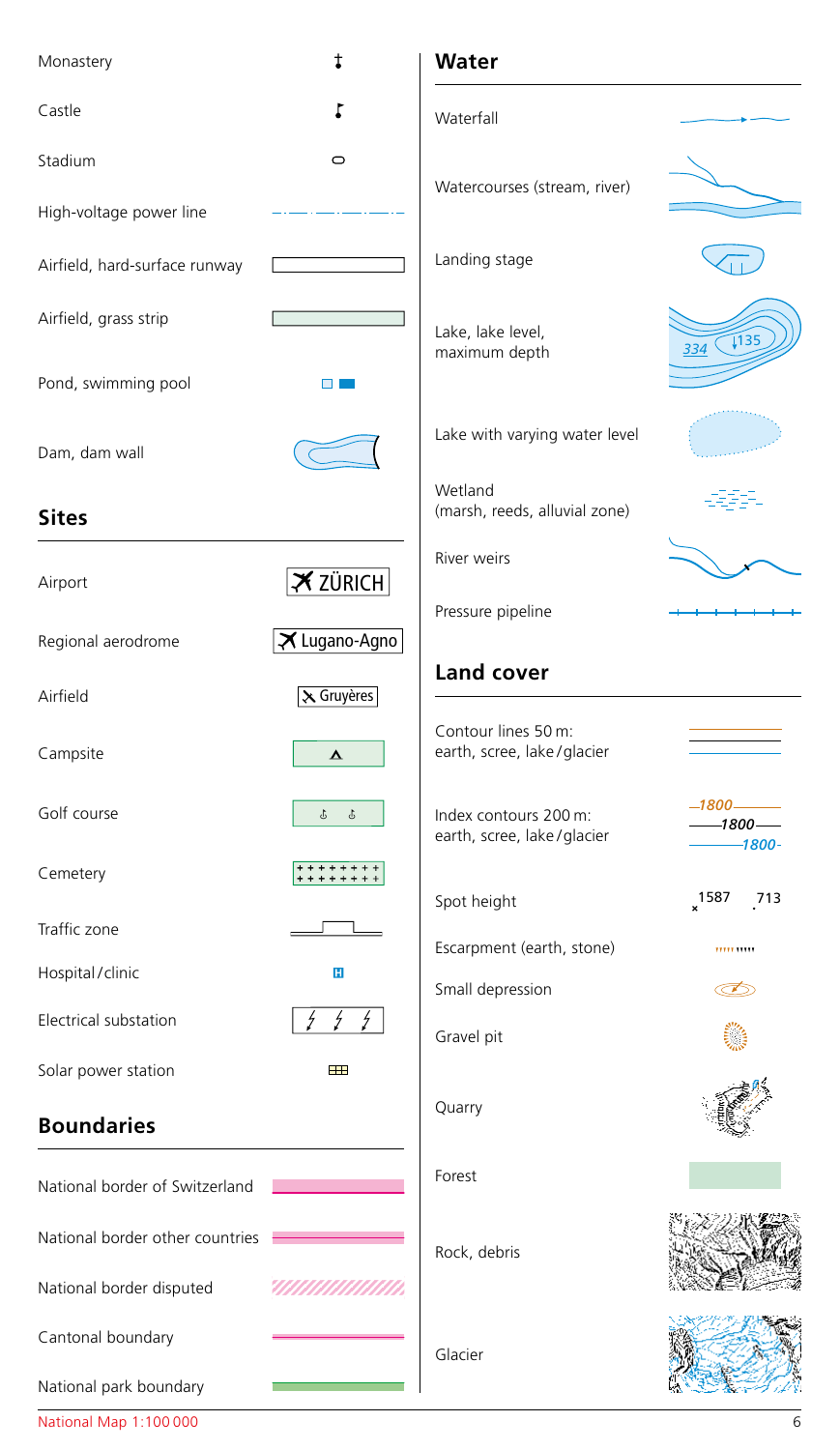### **Lettering**

Place with more than<br>100,000 inhabitants

Place with 50 000 to 100 000 inhabitants

Place / district / quarter with 10 000 to 50 000 inhabitants

Place / district / quarter with 2000 to 10 000 inhabitants

Place / district / quarter with 1000 to 2000 inhabitants

Place / district / quarter with 100 to 1000 inhabitants

Place / district / quarter with 50 to 100 inhabitants

Place / district / quarter with fewer than 50 inhabitants

### **BASEL**

### **LUGANO**

**VEVEY Oerlikon** Bethlehem

**Sargans Wabern** Loreto

**Salgesch Niederwangen** Merlach

**Allmendingen Trübbach** Selhofen

Gampelen Martina Maran

Kammersrohr Tann Zihlbrücke

Mountains, hills

Regions, areas

Rivers, lakes, glaciers

Piz Güglia Rothorn Mont Sujet **Belchenflue** Falkenfluh

Passes *Julierpass Col de la Croix*

> *Mattertal Val Schons Pfywald Allmend Breitkamm Chlistalde*

*Thunersee Lac de Joux Greifensee Lago Ritóm Lej dals Chöds*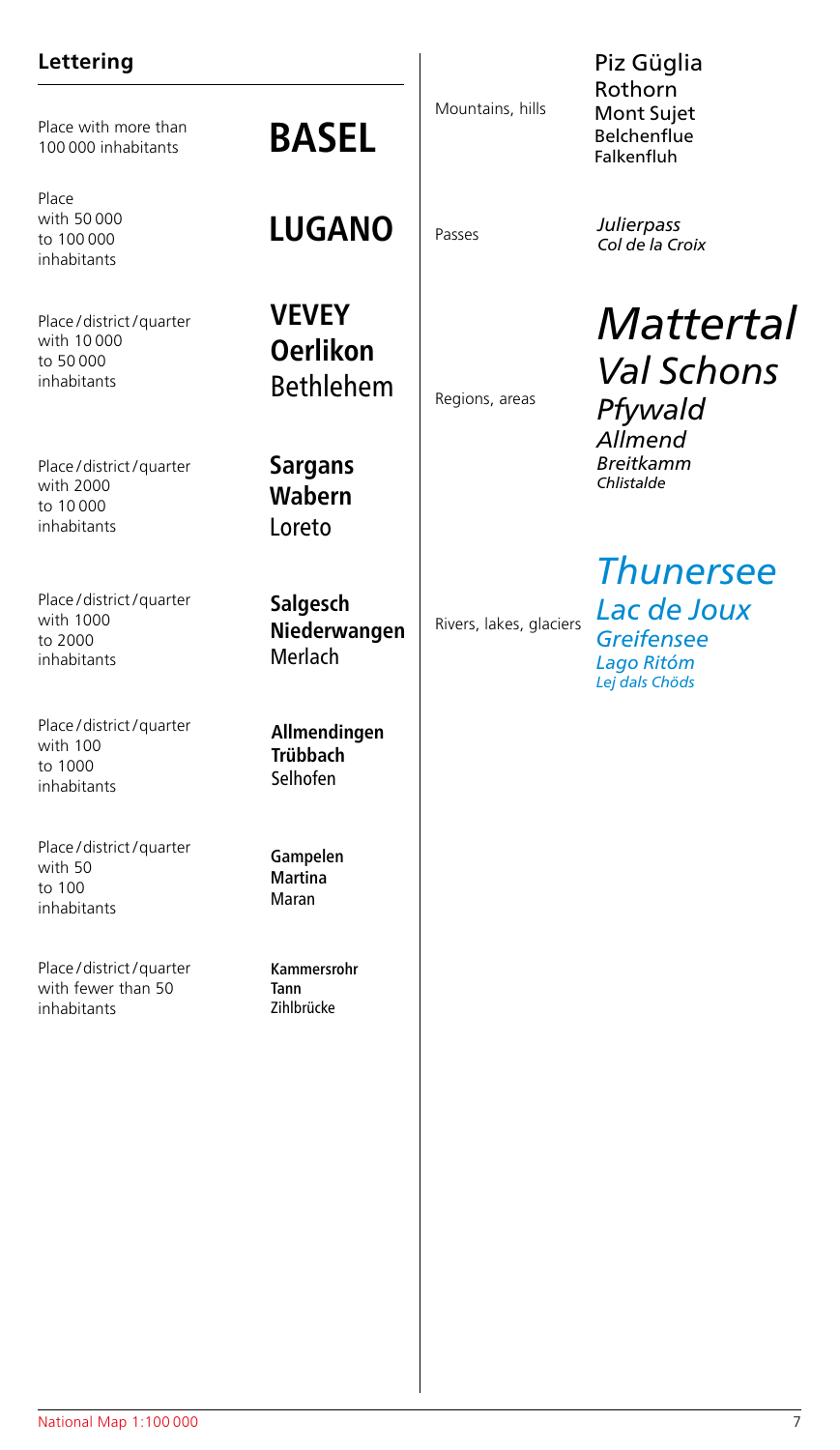### National Maps 1: 200 000 and 1: 300 000

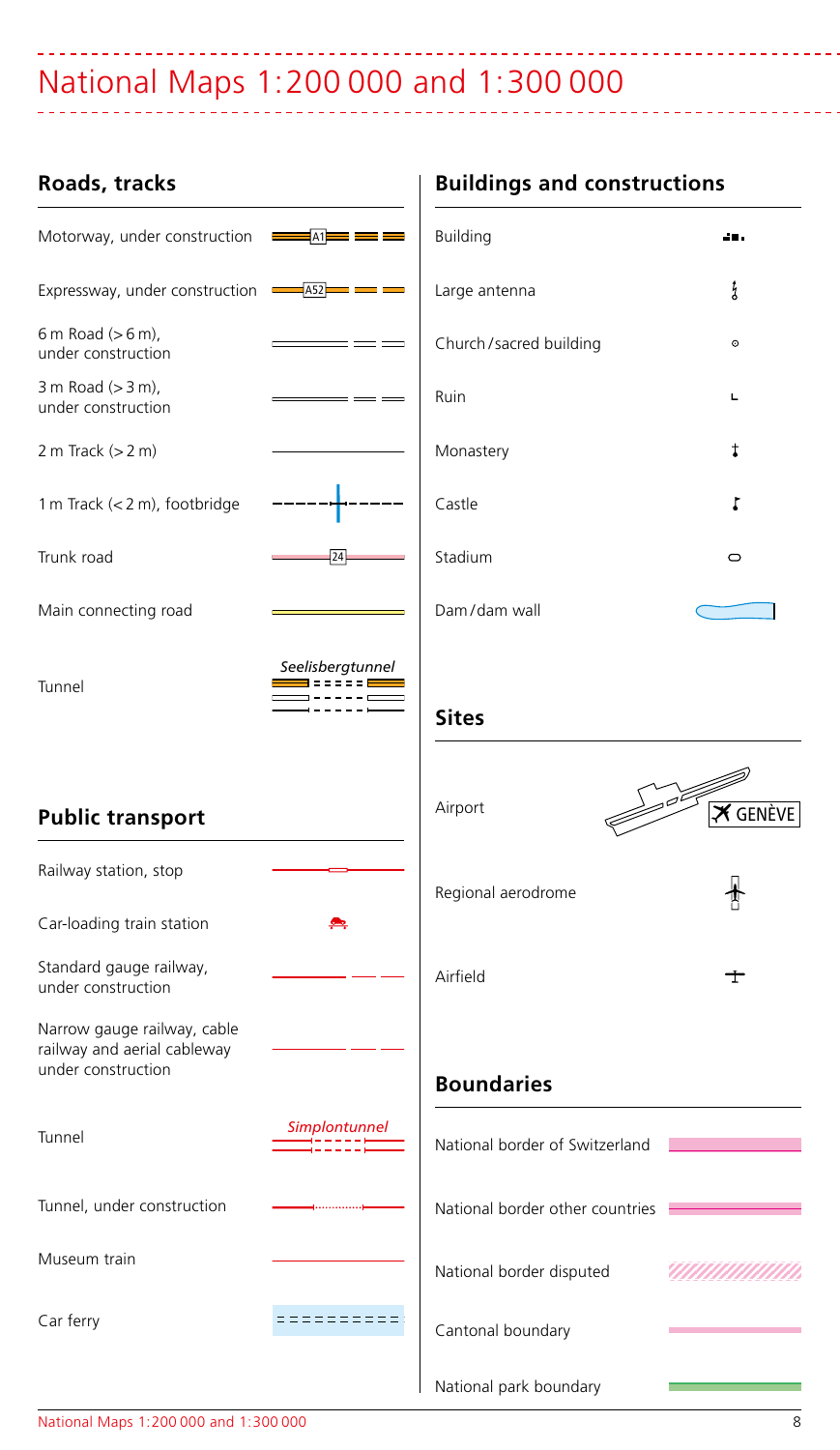### **Water**

----------------------------

| Watercourses (stream, river)                        |                                   | Place with more than<br>1000 000 inhabitants  | <b>MILANO</b>                                                       |
|-----------------------------------------------------|-----------------------------------|-----------------------------------------------|---------------------------------------------------------------------|
| Lake, lake level,<br>maximum depth                  | $\frac{1}{27}$<br>434             | Place with 100 000 to<br>1000 000 inhabitants | <b>BASEL</b>                                                        |
|                                                     |                                   | Place with 50 000 to<br>100 000 inhabitants   | <b>LUZERN</b>                                                       |
| Land cover                                          |                                   | Place with 10 000 to<br>50 000 inhabitants    | Köniz                                                               |
| Contour lines 100 m:<br>earth, scree, lake/glacier  |                                   | Place with 2000 to<br>10 000 inhabitants      | <b>Kerzers</b>                                                      |
| Index contours 500 m:<br>earth, scree, lake/glacier | $-1800$ —<br>$-1800-$<br>$-1800-$ | Place with 100 to<br>2000 inhabitants         | Zäziwil                                                             |
| Spot height<br>Small depression                     | 1587<br>713                       | Place with fewer than<br>100 inhabitants      | Gondo                                                               |
| Forest                                              |                                   | Mountains, hills                              | Matterhorn<br>Chasseral<br>Kronberg<br>Gurten                       |
| Rock, debris                                        |                                   | Passes                                        | Furkapass<br>Gemmipass                                              |
| Glacier                                             |                                   | Area names                                    | Surselva<br>Entlebuch<br>Randen<br>Lavaux<br>Palfris                |
|                                                     |                                   | Rivers, lakes, glaciers                       | <b>Bodensee</b><br><b>Thunersee</b><br>Lac de Morat<br>Klöntalersee |
|                                                     |                                   |                                               |                                                                     |

**Lettering**

----------------------------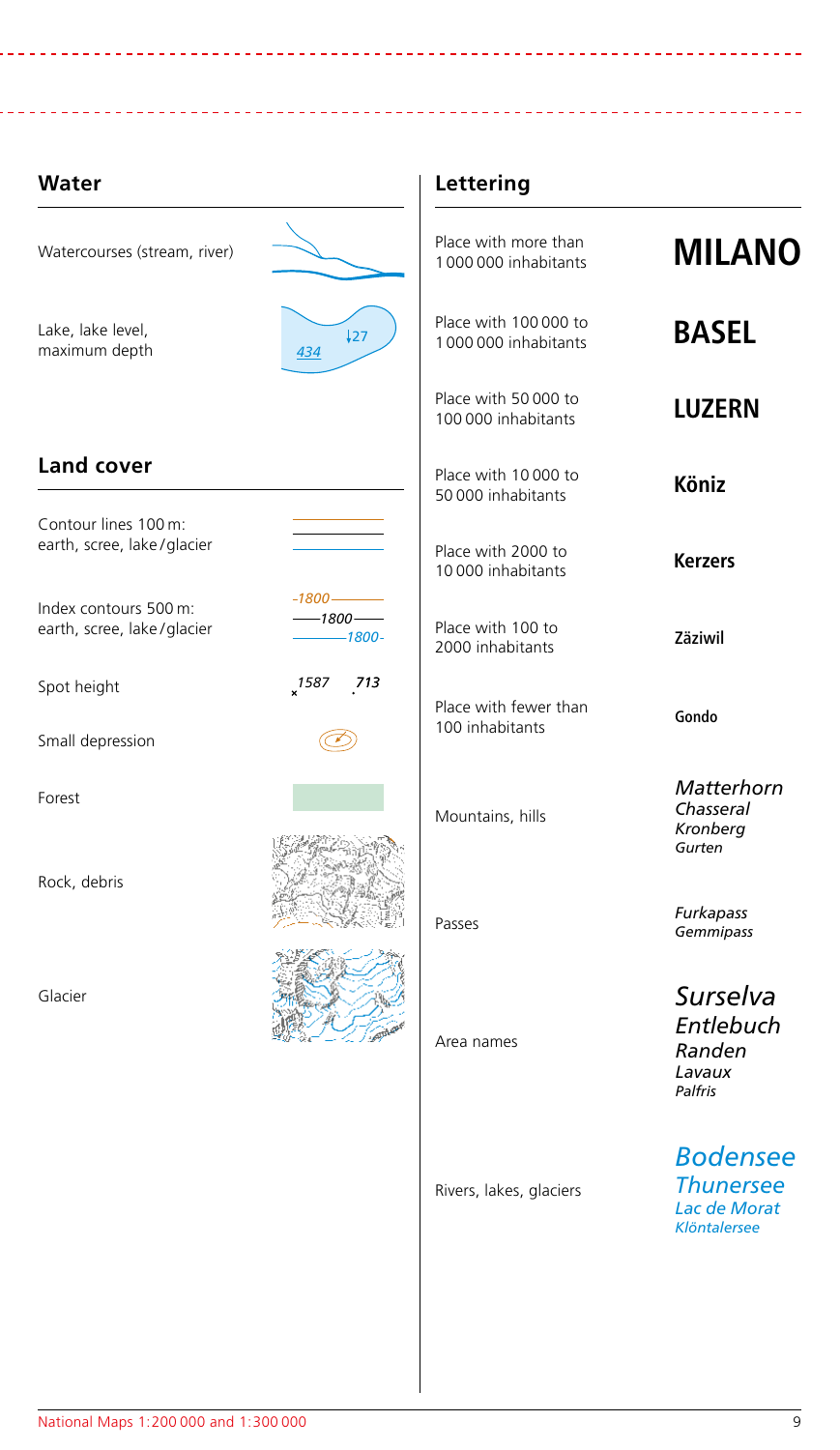# National Map 1:500 000

| Roads, tracks                                             |                                                                                                                                                                                                                                      | Water                              |                                     |
|-----------------------------------------------------------|--------------------------------------------------------------------------------------------------------------------------------------------------------------------------------------------------------------------------------------|------------------------------------|-------------------------------------|
| Motorway with slip road,<br>under construction            | $\frac{1}{2}$ $\frac{1}{2}$ $\frac{1}{2}$ $\frac{1}{2}$ $\frac{1}{2}$ $\frac{1}{2}$ $\frac{1}{2}$ $\frac{1}{2}$ $\frac{1}{2}$ $\frac{1}{2}$                                                                                          | Watercourses (stream, river)       |                                     |
| Expressway with slip road,<br>under construction          | $-452$ $-$<br>- -                                                                                                                                                                                                                    |                                    |                                     |
| $6m$ Road ( $> 6m$ ),<br>under construction               | <u>the contract of the contract of the contract of the contract of the contract of the contract of the contract of the contract of the contract of the contract of the contract of the contract of the contract of the contract </u> | Lake, lake level,<br>maximum depth | $\frac{1}{27}$<br>434               |
| 3 m Road (> 3 m),<br>under construction                   | ---                                                                                                                                                                                                                                  |                                    |                                     |
| 2 m Track (> 2 m)                                         |                                                                                                                                                                                                                                      | <b>Land cover</b>                  |                                     |
| 1 m Track $(< 2 m)$                                       | -------                                                                                                                                                                                                                              | Spot height                        | 713                                 |
| Trunk road                                                |                                                                                                                                                                                                                                      |                                    |                                     |
| Main connecting road                                      |                                                                                                                                                                                                                                      | Forest                             |                                     |
| Tunnel                                                    | 8 = = = = = <b>=</b><br>. – – – <del>–</del>                                                                                                                                                                                         | Rock                               |                                     |
| <b>Public transport</b>                                   |                                                                                                                                                                                                                                      | <b>Places</b>                      |                                     |
| Standard gauge railway,<br>under construction             |                                                                                                                                                                                                                                      | more than 1000000                  | <b>MILANO</b>                       |
| Narrow gauge railway/cable<br>railway, under construction |                                                                                                                                                                                                                                      | inhabitants                        |                                     |
| Tunnel                                                    |                                                                                                                                                                                                                                      |                                    |                                     |
| Tunnel, under construction                                |                                                                                                                                                                                                                                      | 100 000 to 1000 000                | <b>BASEL</b>                        |
| Aerial cableway                                           |                                                                                                                                                                                                                                      | inhabitants                        |                                     |
| Museum train                                              |                                                                                                                                                                                                                                      |                                    |                                     |
| Car ferry                                                 | ============                                                                                                                                                                                                                         | 50 000 to 100 000<br>inhabitants   | Luzern                              |
| <b>Buildings and constructions</b>                        |                                                                                                                                                                                                                                      | 10 000 to 50 000<br>inhabitants    | Köniz                               |
| Large antenna                                             | ł                                                                                                                                                                                                                                    |                                    |                                     |
| Monastery                                                 | t                                                                                                                                                                                                                                    | 2000 to 10 000<br>inhabitants      | ® Kerzers                           |
| Castle                                                    | ŗ                                                                                                                                                                                                                                    | fewer than 2000                    |                                     |
| Sites                                                     |                                                                                                                                                                                                                                      | inhabitants                        | O Zäziwil                           |
| Airport                                                   |                                                                                                                                                                                                                                      | Lettering                          |                                     |
| Regional aerodrome                                        |                                                                                                                                                                                                                                      |                                    |                                     |
| <b>Boundaries</b>                                         |                                                                                                                                                                                                                                      | Mountains, hills                   | Matterhorn<br>Chasseral<br>Kronberg |
|                                                           |                                                                                                                                                                                                                                      | Passes                             | Furkapass                           |
| National border of Switzerland                            |                                                                                                                                                                                                                                      |                                    | Surselva                            |
| National border other countries                           |                                                                                                                                                                                                                                      | Area names                         | Entlebuch                           |
| National border disputed                                  | <i>UMMUMI</i>                                                                                                                                                                                                                        |                                    | Lavaux                              |
| Cantonal boundary                                         |                                                                                                                                                                                                                                      |                                    | <b>Thunersee</b>                    |
| National park boundary                                    |                                                                                                                                                                                                                                      | Rivers, lakes, glaciers            | <b>Klöntalersee</b>                 |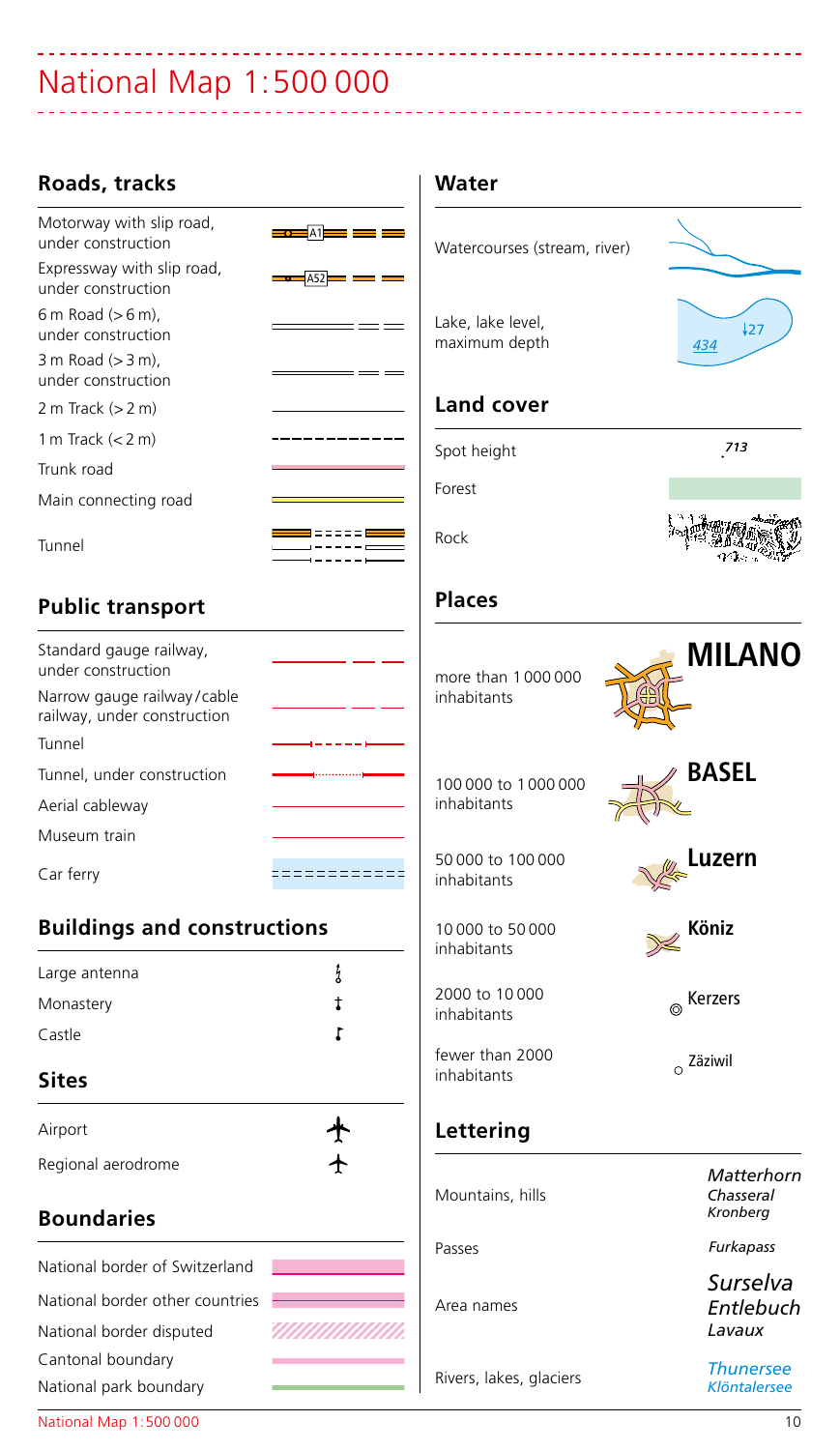## National Map 1:1 Million

| Roads, tracks                                                                                              | Water                                                 |
|------------------------------------------------------------------------------------------------------------|-------------------------------------------------------|
| Motorway with slip road,<br>----<br>under construction                                                     | Watercourses (stream, river)                          |
| Expressway with slip road,<br>$= - -$<br>under construction                                                |                                                       |
| Trunk road                                                                                                 | Lake                                                  |
| Main connecting road                                                                                       |                                                       |
| 100000 <b>0</b><br>Tunnel                                                                                  | <b>Places</b>                                         |
| <b>Public transport</b>                                                                                    | <b>MILANO</b><br>more than 1000000<br>inhabitants     |
| Standard gauge railway,<br>under construction<br>Narrow gauge railway/cable<br>railway, under construction | <b>Basel</b><br>100 000 to 1000 000<br>inhabitants    |
| Tunnel                                                                                                     | Luzern<br>50 000 to 100 000<br>inhabitants            |
| <b>Sites</b>                                                                                               | 10 000 to 50 000<br>Köniz<br>inhabitants              |
| ╇<br>Airport                                                                                               | 2000 to 10 000<br><sup>®</sup> Kerzers<br>inhabitants |
| Regional aerodrome<br>╇                                                                                    | fewer than 2000<br>$\circ$ Linthal<br>inhabitants     |
| <b>Boundaries</b>                                                                                          | Lettering                                             |
| National border of Switzerland                                                                             | Matterhorn<br>Mountains, hills<br>Chasseral           |
| National border other countries                                                                            | Furkapass<br>Passes                                   |
| National border disputed<br>,,,,,,,,,,,,,,,,,,,,                                                           | 713<br>Spot height                                    |
| Cantonal boundary                                                                                          | Alpen<br>Area names<br>Toggenburg                     |
|                                                                                                            | <b>Bodensee</b><br>Rivers, lakes<br><b>Thunersee</b>  |